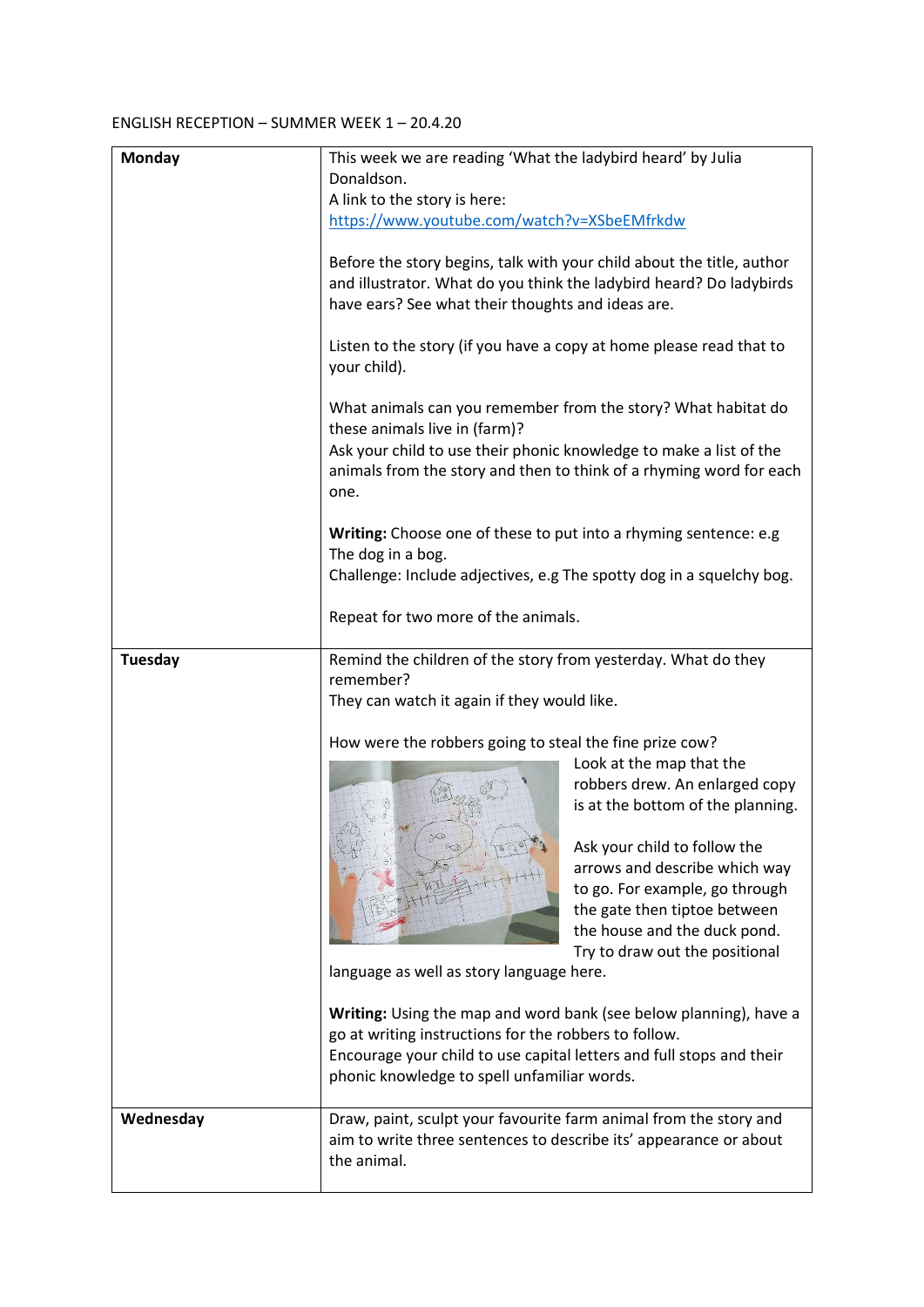|          | For example: The furry, ginger kitten has soft paws but sharp claws.<br>He purrs and likes to sit on the horse's back when he is sleepy. He<br>plays with his friend, a grey and black tabby cat.                                                                                                                               |
|----------|---------------------------------------------------------------------------------------------------------------------------------------------------------------------------------------------------------------------------------------------------------------------------------------------------------------------------------|
| Thursday | Retelling the story.                                                                                                                                                                                                                                                                                                            |
|          | Watch the video clip without any sound and pause with each page,<br>allowing your child the time to be the story narrator.<br>It does not matter if parts get missed out, what we are<br>concentrating on is developing story language which will then be<br>banked in your child's memory as a resource for their own writing. |
| Friday   | What happens to the robbers at the end of the story? Are you glad<br>that the police have caught them? Why?                                                                                                                                                                                                                     |
|          | How do you think the farmer felt at the end of the story? Can you<br>explain why?                                                                                                                                                                                                                                               |
|          | Ask your child what you think the robbers could do to say that they<br>are sorry to the farmer?                                                                                                                                                                                                                                 |
|          | Ask your child to write a letter from the robbers to the farmer to say<br>that they are sorry. Can they explain why they were trying to steal<br>the fine prize cow?                                                                                                                                                            |
|          | Before they start writing, talk about what the letter would need.<br>How do we start a letter? How would the letter end?                                                                                                                                                                                                        |
|          | There is a writing template and word bank below, if you would like<br>to use it. Don't forget to use your list of high frequency words to<br>help you too.                                                                                                                                                                      |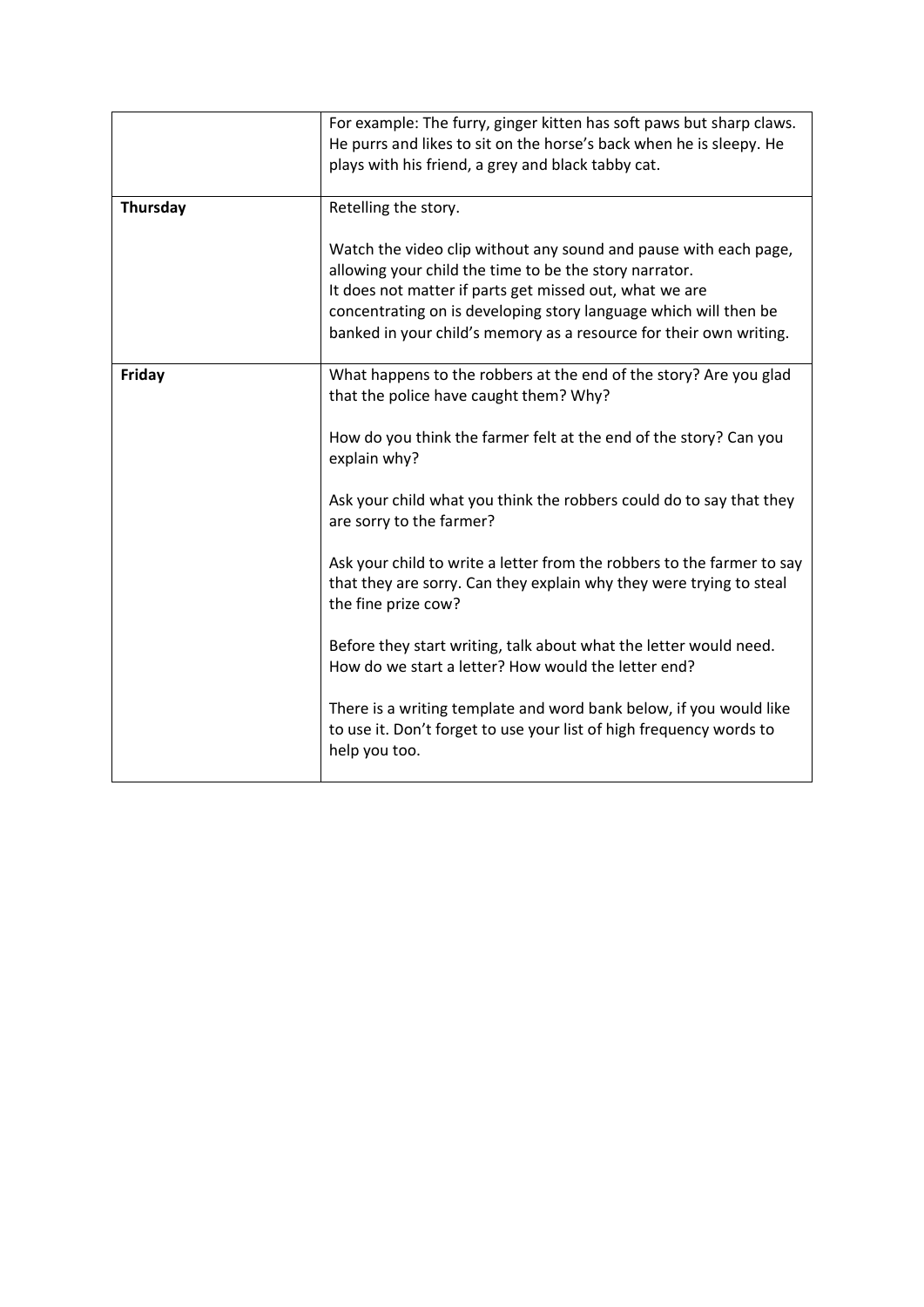